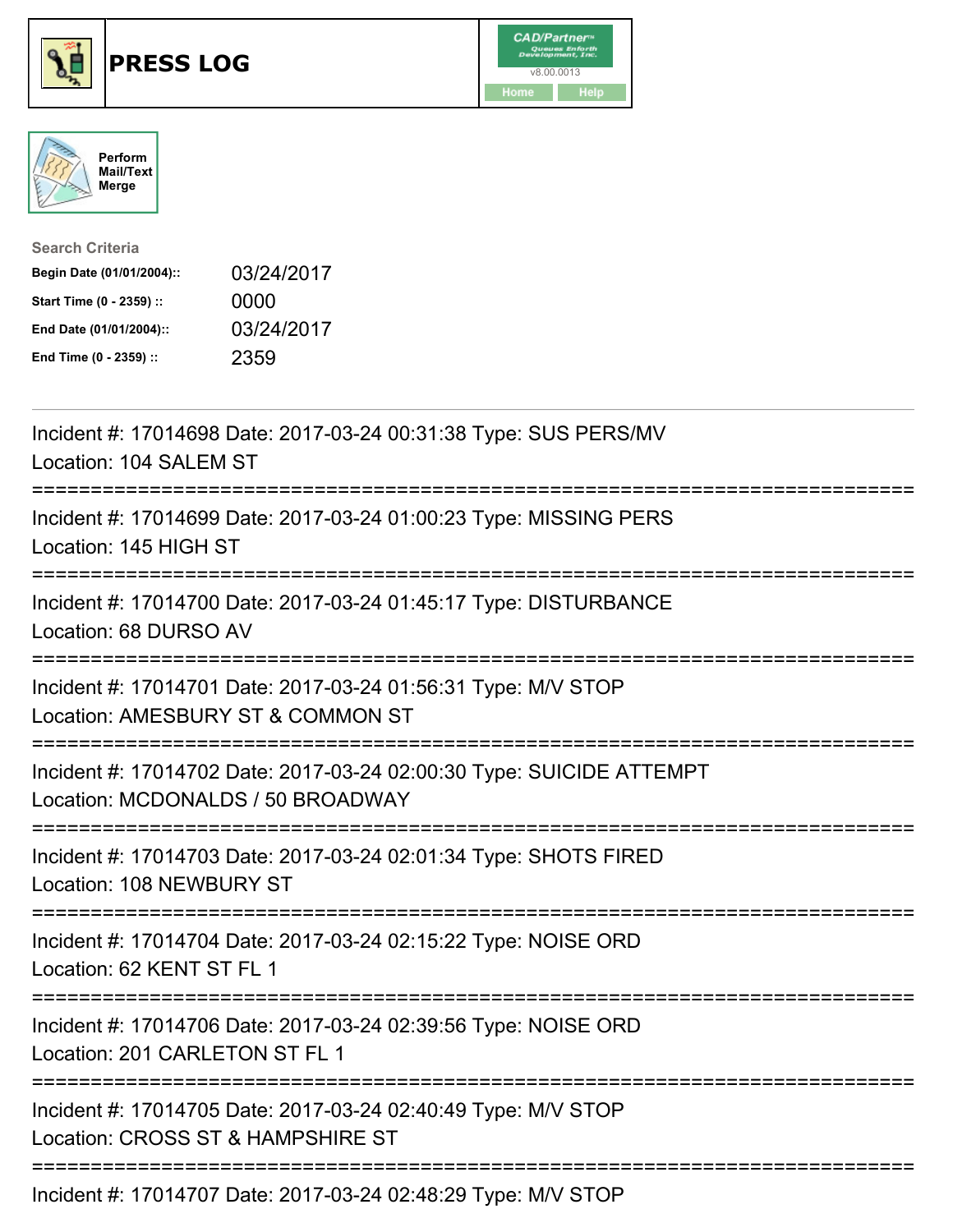Location: AVON ST & JACKSON ST =========================================================================== Incident #: 17014708 Date: 2017-03-24 03:01:50 Type: M/V STOP Location: AMES ST & RIVERSIDE DR =========================================================================== Incident #: 17014709 Date: 2017-03-24 03:09:31 Type: M/V STOP Location: ANDOVER ST & BEACON ST =========================================================================== Incident #: 17014710 Date: 2017-03-24 03:21:30 Type: BUILDING CHK Location: DUNKIN DONUTS / 104 MARSTON ST =========================================================================== Incident #: 17014711 Date: 2017-03-24 03:43:52 Type: M/V STOP Location: DUNKIN DONUTS / 104 MARSTON ST =========================================================================== Incident #: 17014712 Date: 2017-03-24 03:45:57 Type: M/V STOP Location: HAVERHILL ST & MAY ST =========================================================================== Incident #: 17014713 Date: 2017-03-24 03:46:47 Type: M/V STOP Location: 104 WEST ST =========================================================================== Incident #: 17014714 Date: 2017-03-24 04:24:33 Type: BUILDING CHK Location: NORTHEAST TRUCK SERV / 147 MARSTON ST =========================================================================== Incident #: 17014715 Date: 2017-03-24 04:48:15 Type: INVESTIGATION Location: HOLY FAMILY / null =========================================================================== Incident #: 17014716 Date: 2017-03-24 05:43:14 Type: TOW OF M/V Location: TRESPASS / 14 BEACON ST =========================================================================== Incident #: 17014717 Date: 2017-03-24 05:44:54 Type: TOW/REPOSSED Location: 95 FOSTER ST =========================================================================== Incident #: 17014718 Date: 2017-03-24 05:54:33 Type: LIC PLATE STO Location: 66 MELVIN ST #12 =========================================================================== Incident #: 17014719 Date: 2017-03-24 06:04:16 Type: ALARM/BURG Location: SO LAW EAST SCHOOL / 165 CRAWFORD ST =========================================================================== Incident #: 17014720 Date: 2017-03-24 06:18:00 Type: TOW OF M/V Location: TRESPASS / 18 BEACON ST =========================================================================== Incident #: 17014721 Date: 2017-03-24 06:31:36 Type: CK WELL BEING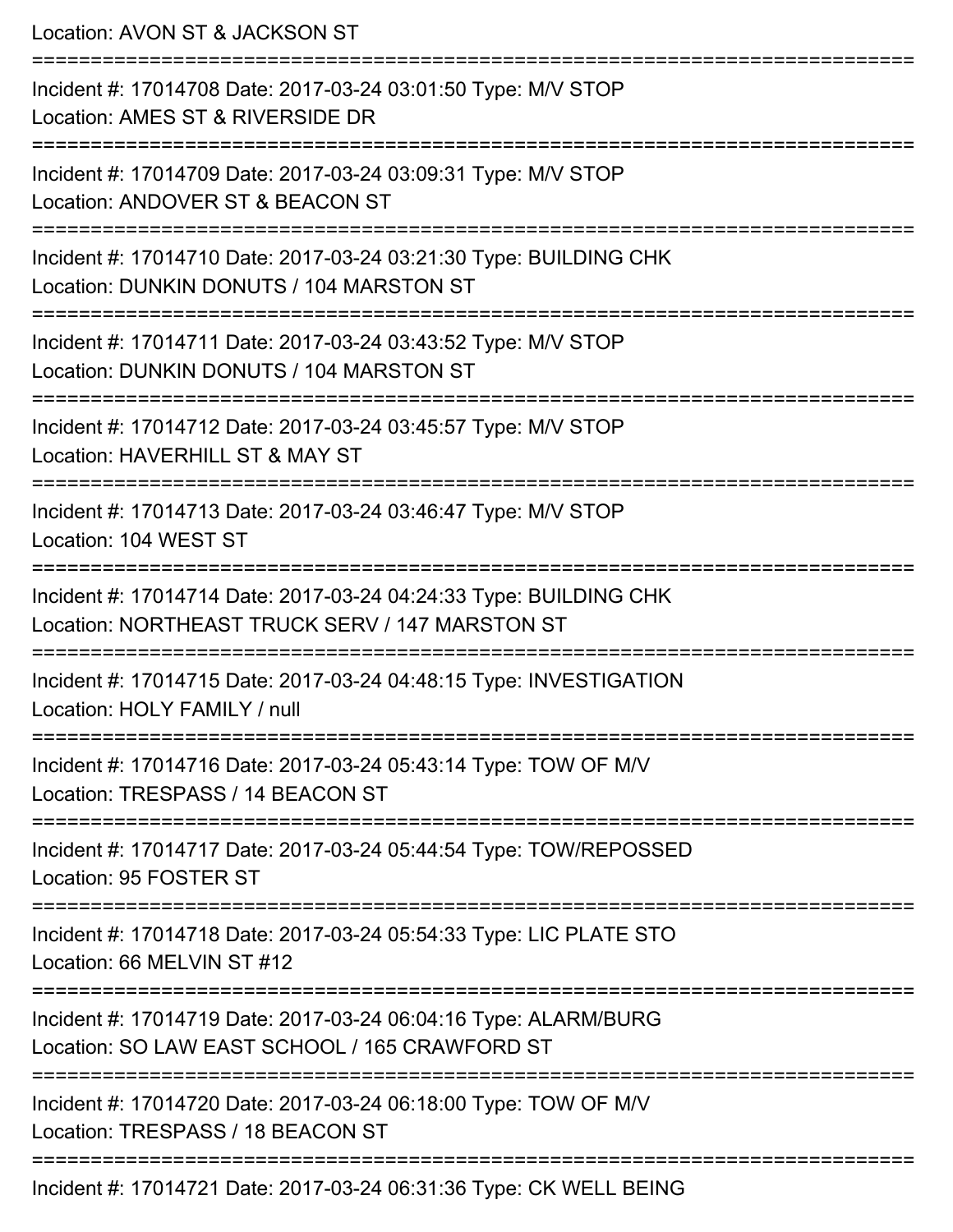| Incident #: 17014722 Date: 2017-03-24 06:45:03 Type: B&E/MV/PAST<br>Location: BERKELEY ST & PARK ST                   |
|-----------------------------------------------------------------------------------------------------------------------|
| Incident #: 17014723 Date: 2017-03-24 06:55:51 Type: M/V STOP<br>Location: MARSTON ST & STORROW ST                    |
| Incident #: 17014724 Date: 2017-03-24 07:01:32 Type: TOW OF M/V<br>Location: TRESPASS / 108 NEWBURY ST                |
| Incident #: 17014725 Date: 2017-03-24 07:03:08 Type: M/V STOP<br>Location: HAVERHILL ST & RESERVOIR ST                |
| Incident #: 17014726 Date: 2017-03-24 07:11:59 Type: 911 HANG UP<br>Location: SLE ELEMENTARY SCHOOL / 165 CRAWFORD ST |
| Incident #: 17014727 Date: 2017-03-24 07:13:48 Type: M/V STOP<br>Location: BARNARD RD & LISA LN                       |
| Incident #: 17014728 Date: 2017-03-24 07:15:07 Type: M/V STOP<br>Location: HAVERHILL ST & WEST ST                     |
| Incident #: 17014729 Date: 2017-03-24 07:16:03 Type: PARK & WALK<br>Location: BRADFORD ST & BROADWAY                  |
| Incident #: 17014730 Date: 2017-03-24 07:16:09 Type: GENERAL SERV<br>Location: C & D AUTO GLASS / 21 WEST ST          |
| Incident #: 17014731 Date: 2017-03-24 07:25:20 Type: LARCENY/PAST<br>Location: 59 TENNEY ST #1                        |
| Incident #: 17014732 Date: 2017-03-24 07:26:11 Type: AUTO ACC/PI<br>Location: DRACUT ST & S BROADWAY                  |
| Incident #: 17014733 Date: 2017-03-24 07:28:21 Type: TOW OF M/V<br>Location: TRESPASS / 41 BERKELEY ST                |
| Incident #: 17014734 Date: 2017-03-24 07:41:10 Type: MV/BLOCKING<br>Location: 45 BROMFIELD ST                         |
| Incident #: 17014736 Date: 2017-03-24 07:45:13 Type: MV/BLOCKING                                                      |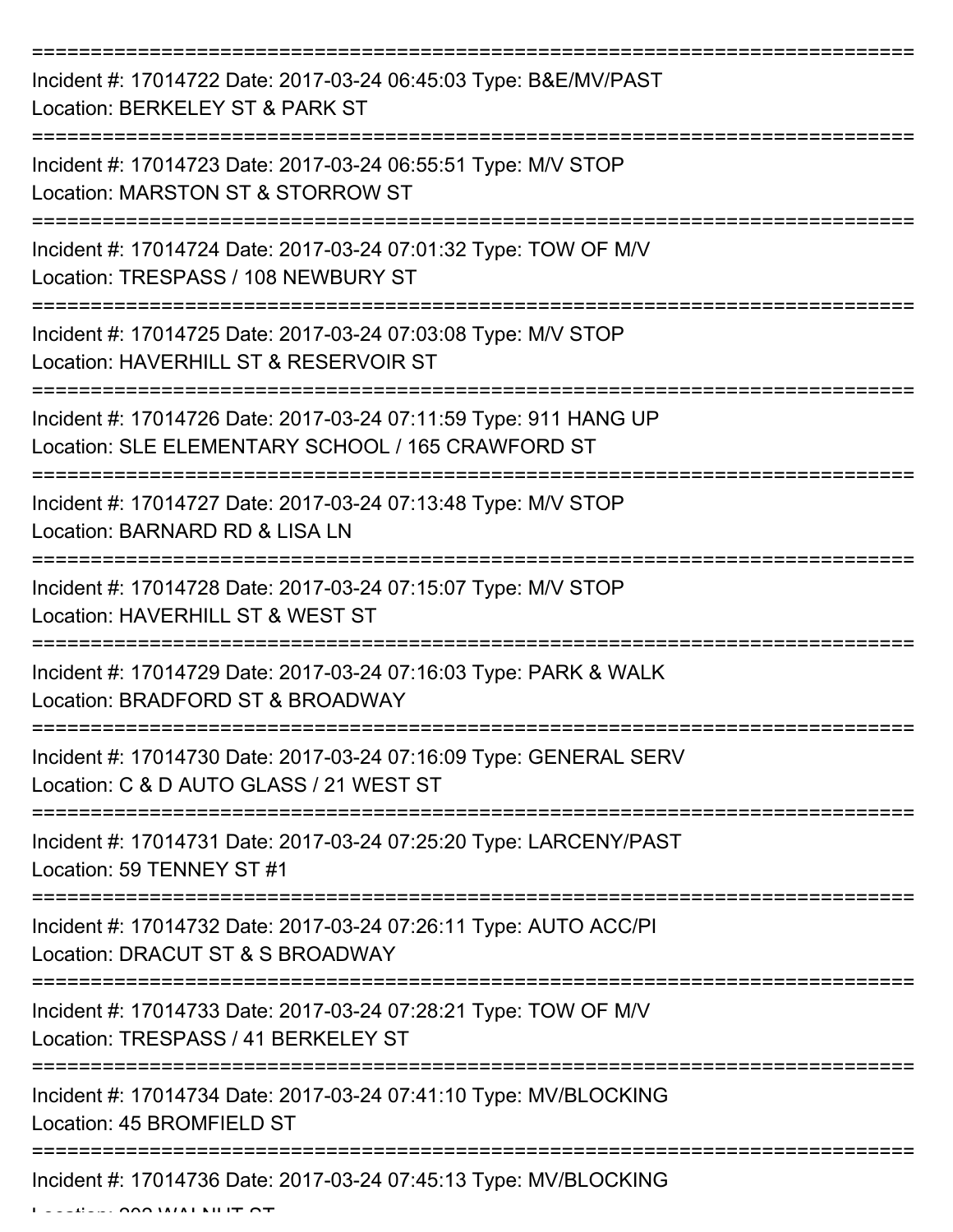| Incident #: 17014735 Date: 2017-03-24 07:46:49 Type: MEDIC SUPPORT<br>Location: 152 WATER ST                               |
|----------------------------------------------------------------------------------------------------------------------------|
| Incident #: 17014737 Date: 2017-03-24 07:51:48 Type: AUTO ACC/UNK PI<br>Location: 344 HAVERHILL ST                         |
| Incident #: 17014738 Date: 2017-03-24 07:54:07 Type: STOL/MV/PAS<br>Location: 35 BASSWOOD ST                               |
| Incident #: 17014739 Date: 2017-03-24 08:02:21 Type: ALARM/BURG<br>Location: TERRA LUNA / 225 ESSEX ST                     |
| Incident #: 17014740 Date: 2017-03-24 08:26:25 Type: B&E/MV/PAST<br>Location: 683 ESSEX ST                                 |
| Incident #: 17014742 Date: 2017-03-24 08:49:20 Type: COURT DOC SERVE<br>Location: LAWRENCE GENERAL HOSPITAL / 1 GENERAL ST |
| Incident #: 17014744 Date: 2017-03-24 08:49:41 Type: TRESPASSING<br>Location: 35 E DALTON ST<br>============               |
| Incident #: 17014741 Date: 2017-03-24 08:50:11 Type: SUICIDE ATTEMPT<br>Location: 42 PARKER ST                             |
| Incident #: 17014743 Date: 2017-03-24 08:51:51 Type: MEDIC SUPPORT<br>Location: LAWRENCE HIGH SCHOOL / 70 N PARISH RD      |
| Incident #: 17014745 Date: 2017-03-24 09:16:49 Type: VIO CITY ORD<br><b>Location: 45 FRANKLIN ST</b>                       |
| Incident #: 17014746 Date: 2017-03-24 09:23:47 Type: WARRANT SERVE<br>Location: 18 DAISY ST #309                           |
| Incident #: 17014747 Date: 2017-03-24 09:27:15 Type: MEDIC SUPPORT<br>Location: 251 FARNHAM ST                             |
| Incident #: 17014748 Date: 2017-03-24 09:36:26 Type: ALARM/BURG<br>Location: 83 WEST ST FL 2ND                             |
| Incident #: 17014749 Date: 2017-03-24 09:38:07 Type: WIRE DOWN                                                             |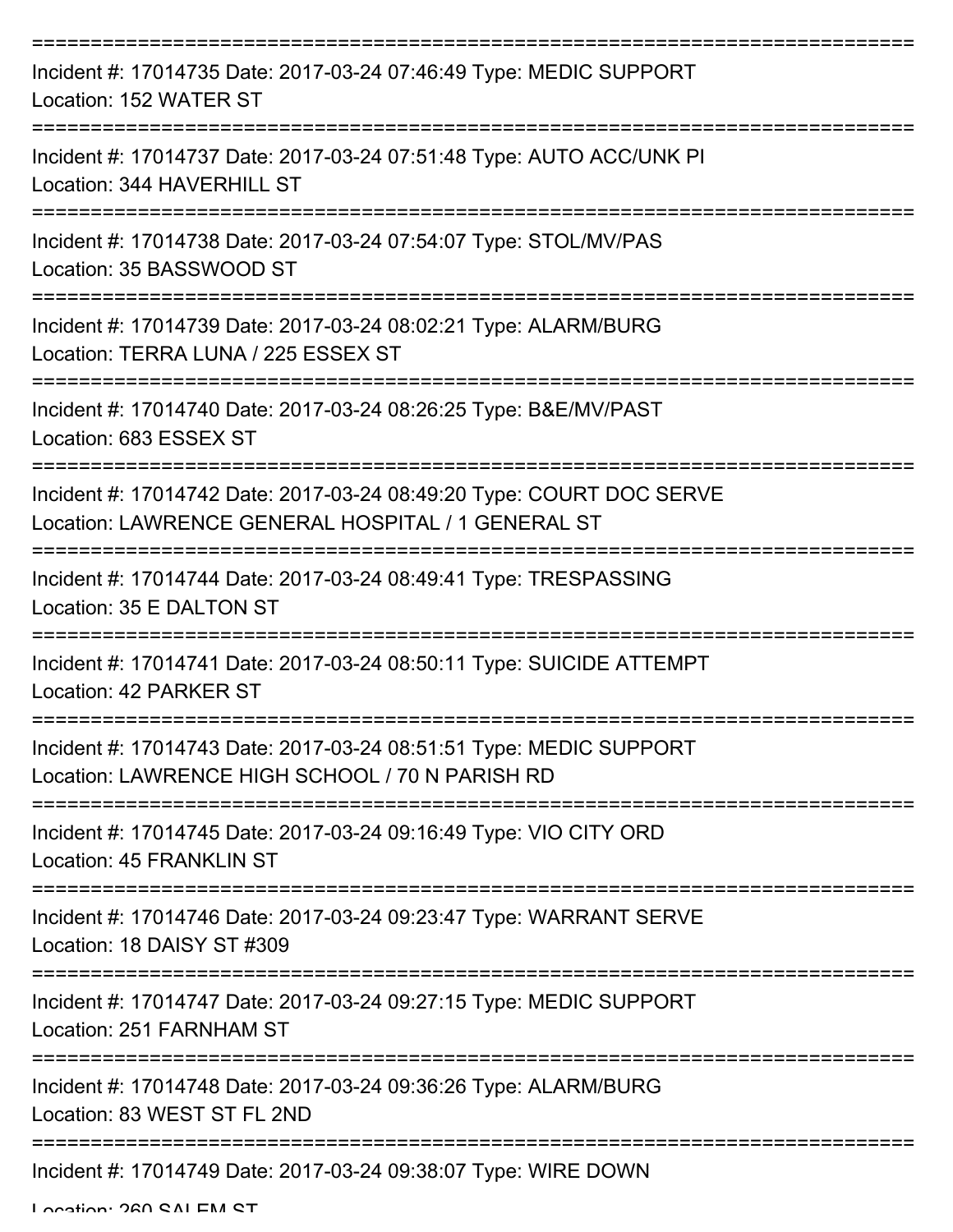| Incident #: 17014750 Date: 2017-03-24 10:04:34 Type: SUS PERS/MV<br>Location: LEA ST & TENNEY ST           |
|------------------------------------------------------------------------------------------------------------|
| Incident #: 17014753 Date: 2017-03-24 10:10:07 Type: LIC PLATE STO<br>Location: 22 GREENWOOD ST            |
| Incident #: 17014751 Date: 2017-03-24 10:10:22 Type: M/V STOP<br>Location: CAMBRIDGE ST & WINTHROP AV      |
| Incident #: 17014752 Date: 2017-03-24 10:16:08 Type: M/V STOP<br>Location: GRAFTON ST & WINTHROP AV        |
| Incident #: 17014754 Date: 2017-03-24 10:16:27 Type: GENERAL SERV<br>Location: 56 BROOKFIELD ST            |
| Incident #: 17014756 Date: 2017-03-24 10:18:45 Type: RECOV/STOL/MV<br>Location: 187 SARATOGA ST            |
| Incident #: 17014755 Date: 2017-03-24 10:19:00 Type: MEDIC SUPPORT<br>Location: AMESBURY ST & COMMON ST    |
| Incident #: 17014757 Date: 2017-03-24 10:22:08 Type: M/V STOP<br>Location: 65 TENNEY ST                    |
| Incident #: 17014758 Date: 2017-03-24 10:23:27 Type: M/V STOP<br>Location: GRAFTON ST & WINTHROP AV        |
| Incident #: 17014759 Date: 2017-03-24 10:37:25 Type: M/V STOP<br>Location: SOUTH ST & WEDGEWOOD RD         |
| Incident #: 17014760 Date: 2017-03-24 10:39:36 Type: PARK & WALK<br>Location: SHAWSHEEN RD                 |
| Incident #: 17014761 Date: 2017-03-24 10:41:58 Type: M/V STOP<br>Location: ESSEX ST & GREENWOOD ST         |
| Incident #: 17014762 Date: 2017-03-24 10:55:21 Type: INVESTIGATION<br>Location: 99 STEARNS                 |
| Incident #: 17014763 Date: 2017-03-24 11:13:58 Type: M/V STOP<br>Location: CENTRAL BRIDGE / 0 MERRIMACK ST |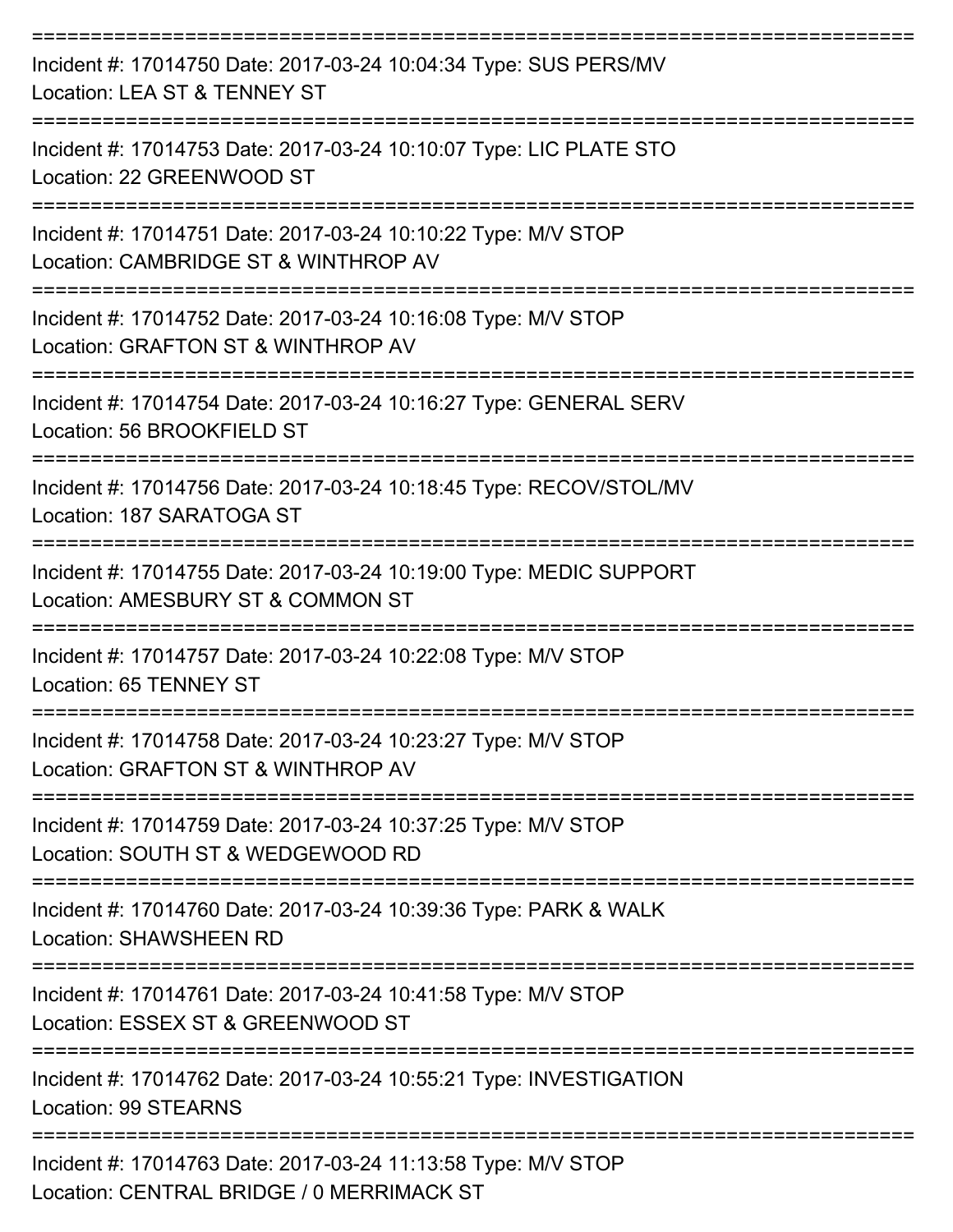| Incident #: 17014764 Date: 2017-03-24 11:19:01 Type: AUTO ACC/NO PI<br>Location: MERRIMACK MEDICAL CENTER / 25 MARSTON ST     |
|-------------------------------------------------------------------------------------------------------------------------------|
| ========================<br>Incident #: 17014765 Date: 2017-03-24 11:20:32 Type: M/V STOP<br>Location: 5 BERKELEY CT          |
| Incident #: 17014766 Date: 2017-03-24 11:26:40 Type: M/V STOP<br>Location: 67 JACKSON ST<br>:================================ |
| Incident #: 17014767 Date: 2017-03-24 11:31:51 Type: ALARM/BURG<br>Location: 67 THORNDIKE ST<br>:===================          |
| Incident #: 17014768 Date: 2017-03-24 11:38:31 Type: STOLEN PROP<br>Location: 83 WATER ST                                     |
| Incident #: 17014769 Date: 2017-03-24 11:42:11 Type: M/V STOP<br>Location: 205 BROADWAY                                       |
| Incident #: 17014770 Date: 2017-03-24 11:50:10 Type: M/V STOP<br>Location: KINGSTON ST & S BROADWAY                           |
| Incident #: 17014771 Date: 2017-03-24 11:57:27 Type: M/V STOP<br>Location: BROADWAY & LOWELL ST                               |
| Incident #: 17014772 Date: 2017-03-24 12:01:58 Type: WIRE DOWN<br>Location: 148 WILLOW ST                                     |
| Incident #: 17014774 Date: 2017-03-24 12:11:45 Type: KEEP PEACE<br>Location: 46 BUTLER ST                                     |
| Incident #: 17014773 Date: 2017-03-24 12:12:25 Type: M/V STOP<br>Location: BOXFORD ST & FOSTER ST                             |
| Incident #: 17014775 Date: 2017-03-24 12:15:28 Type: M/V STOP<br>Location: 101 BOXFORD ST                                     |
| Incident #: 17014776 Date: 2017-03-24 12:23:59 Type: DOMESTIC/PAST<br>Location: 11 BENNINGTON ST FL 3RD                       |
| Incident #: 17014777 Date: 2017-03-24 12:30:21 Type: A&B D/W PAST<br>Location: 280 S UNION ST                                 |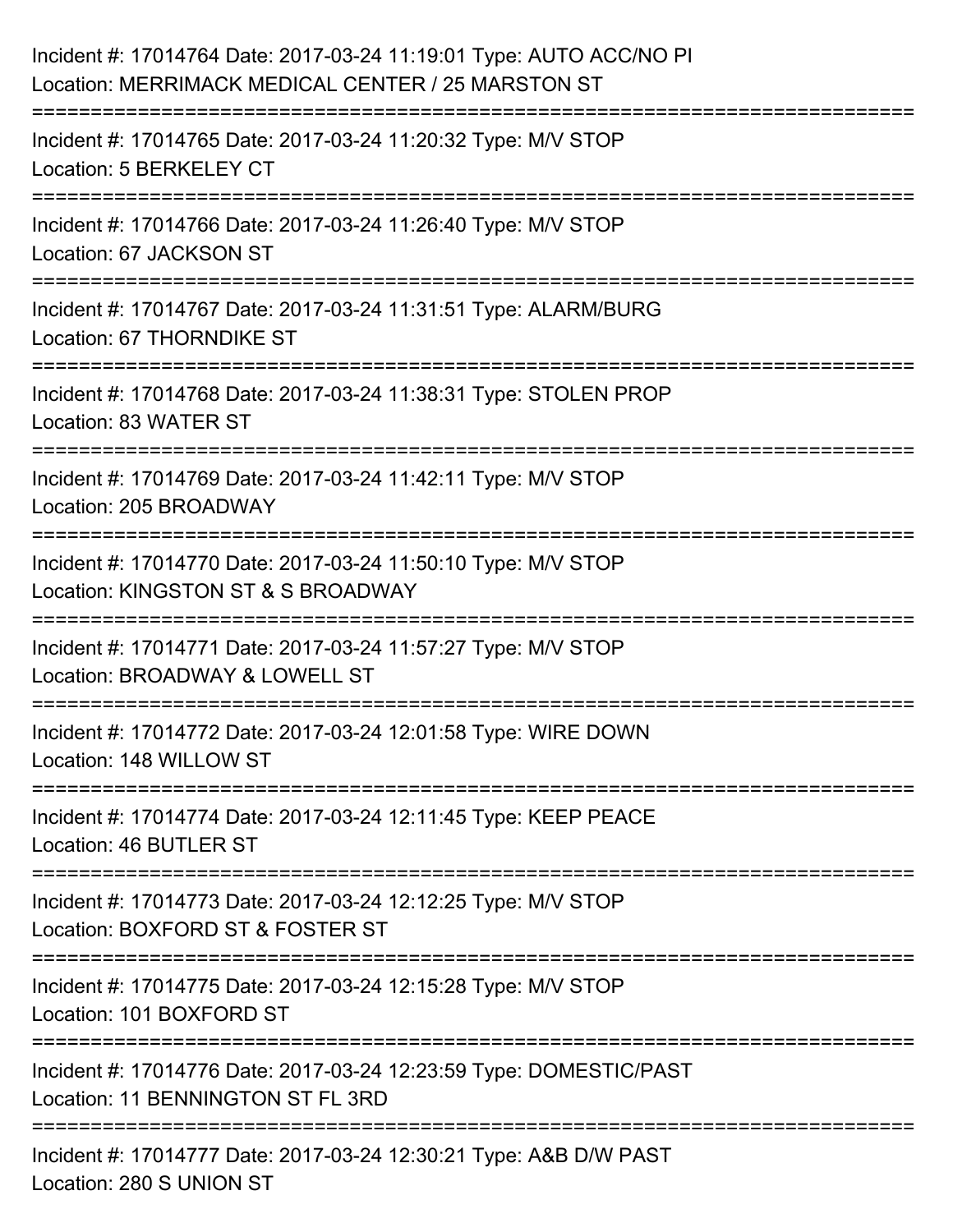| Incident #: 17014778 Date: 2017-03-24 12:36:57 Type: ABAND MV<br>Location: 43 FALMOUTH ST                |
|----------------------------------------------------------------------------------------------------------|
| Incident #: 17014781 Date: 2017-03-24 12:37:03 Type: MAL DAMAGE<br>Location: 316 ESSEX ST                |
| Incident #: 17014779 Date: 2017-03-24 12:38:19 Type: TRESPASSING<br><b>Location: INMAN ST</b>            |
| Incident #: 17014780 Date: 2017-03-24 12:45:49 Type: MEDIC SUPPORT<br>Location: 305 ESSEX ST             |
| Incident #: 17014782 Date: 2017-03-24 12:52:32 Type: ALARM/BURG<br>Location: 181 FERRY ST                |
| Incident #: 17014783 Date: 2017-03-24 13:15:10 Type: HIT & RUN M/V<br>Location: 658 HAVERHILL ST         |
| Incident #: 17014784 Date: 2017-03-24 13:17:54 Type: LOST PROPERTY<br>Location: 147 FARNHAM ST #1        |
| Incident #: 17014785 Date: 2017-03-24 13:36:06 Type: M/V STOP<br>Location: BROADWAY & METHUEN ST         |
| Incident #: 17014786 Date: 2017-03-24 13:37:04 Type: MISSING PERS<br>Location: 455 HAMPSHIRE ST          |
| Incident #: 17014787 Date: 2017-03-24 13:53:16 Type: M/V STOP<br>Location: COMMON ST & LAWRENCE ST       |
| Incident #: 17014788 Date: 2017-03-24 13:59:49 Type: AUTO ACC/NO PI<br>Location: MANCHESTER ST & WEST ST |
| Incident #: 17014789 Date: 2017-03-24 14:01:29 Type: TOW OF M/V<br>Location: 2 INMAN ST                  |
| Incident #: 17014790 Date: 2017-03-24 14:14:58 Type: AUTO ACC/NO PI<br>Location: MYRTLE ST & SARATOGA ST |
| Incident #: 17014791 Date: 2017-03-24 14:18:42 Type: DISTURBANCE<br>Location: 76 WOODLAND ST             |

===========================================================================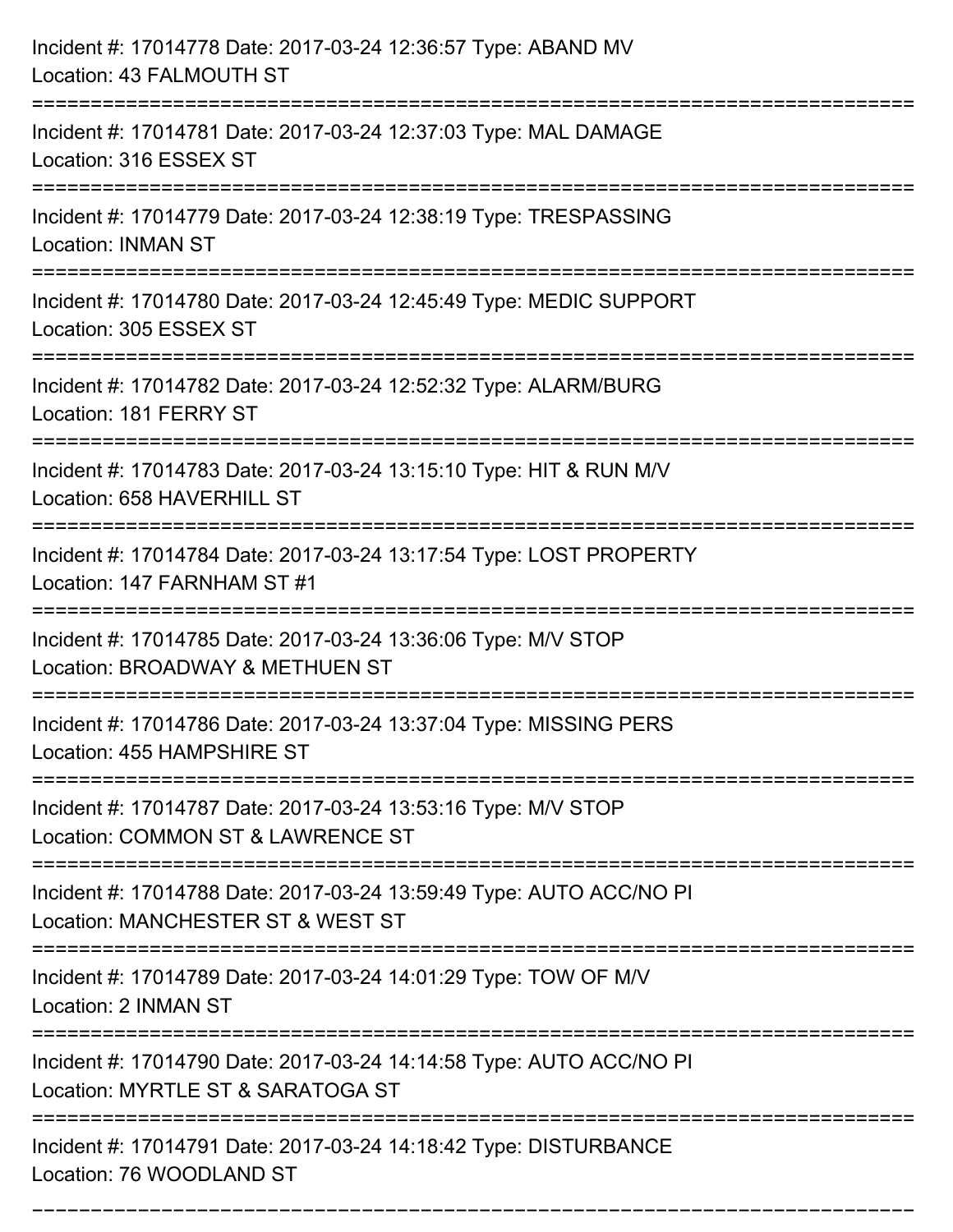| Incident #: 17014792 Date: 2017-03-24 14:28:24 Type: 911 HANG UP<br>Location: 2 APPLETON ST                                |
|----------------------------------------------------------------------------------------------------------------------------|
| Incident #: 17014793 Date: 2017-03-24 14:33:42 Type: MEDIC SUPPORT<br><b>Location: LOWELL ST</b><br>==========             |
| Incident #: 17014795 Date: 2017-03-24 14:34:39 Type: MAL DAMAGE<br>Location: 415 S BROADWAY                                |
| Incident #: 17014794 Date: 2017-03-24 14:39:38 Type: A&B PAST<br>Location: 351 BROADWAY                                    |
| Incident #: 17014796 Date: 2017-03-24 14:52:22 Type: M/V STOP<br>Location: MARKET ST & S UNION ST                          |
| Incident #: 17014797 Date: 2017-03-24 14:55:26 Type: FIRE<br>Location: 50 ISLAND ST #508                                   |
| Incident #: 17014798 Date: 2017-03-24 15:25:28 Type: AUTO ACC/UNK PI<br>Location: BERKELEY ST & BRUCE ST                   |
| Incident #: 17014799 Date: 2017-03-24 15:27:41 Type: 209A/SERVE<br>Location: 167 ANDOVER ST                                |
| Incident #: 17014800 Date: 2017-03-24 15:28:39 Type: ALARM/BURG<br>Location: 85 BLANCHARD ST                               |
| Incident #: 17014801 Date: 2017-03-24 15:29:58 Type: AUTO ACC/NO PI<br>Location: 73 WINTHROP AV                            |
| Incident #: 17014802 Date: 2017-03-24 15:37:05 Type: A&B PAST<br>Location: HEWITTS PACKAGE STORE, INCORP / 109 LAWRENCE ST |
| Incident #: 17014803 Date: 2017-03-24 15:40:23 Type: MV/BLOCKING<br>Location: 135 WEST ST                                  |
| Incident #: 17014804 Date: 2017-03-24 15:46:38 Type: GENERAL SERV<br>Location: 205 BROADWAY                                |
| Incident #: 17014805 Date: 2017-03-24 15:47:20 Type: CK WELL BEING<br>Location: 23 BELLEVUE ST FL 1ST FL                   |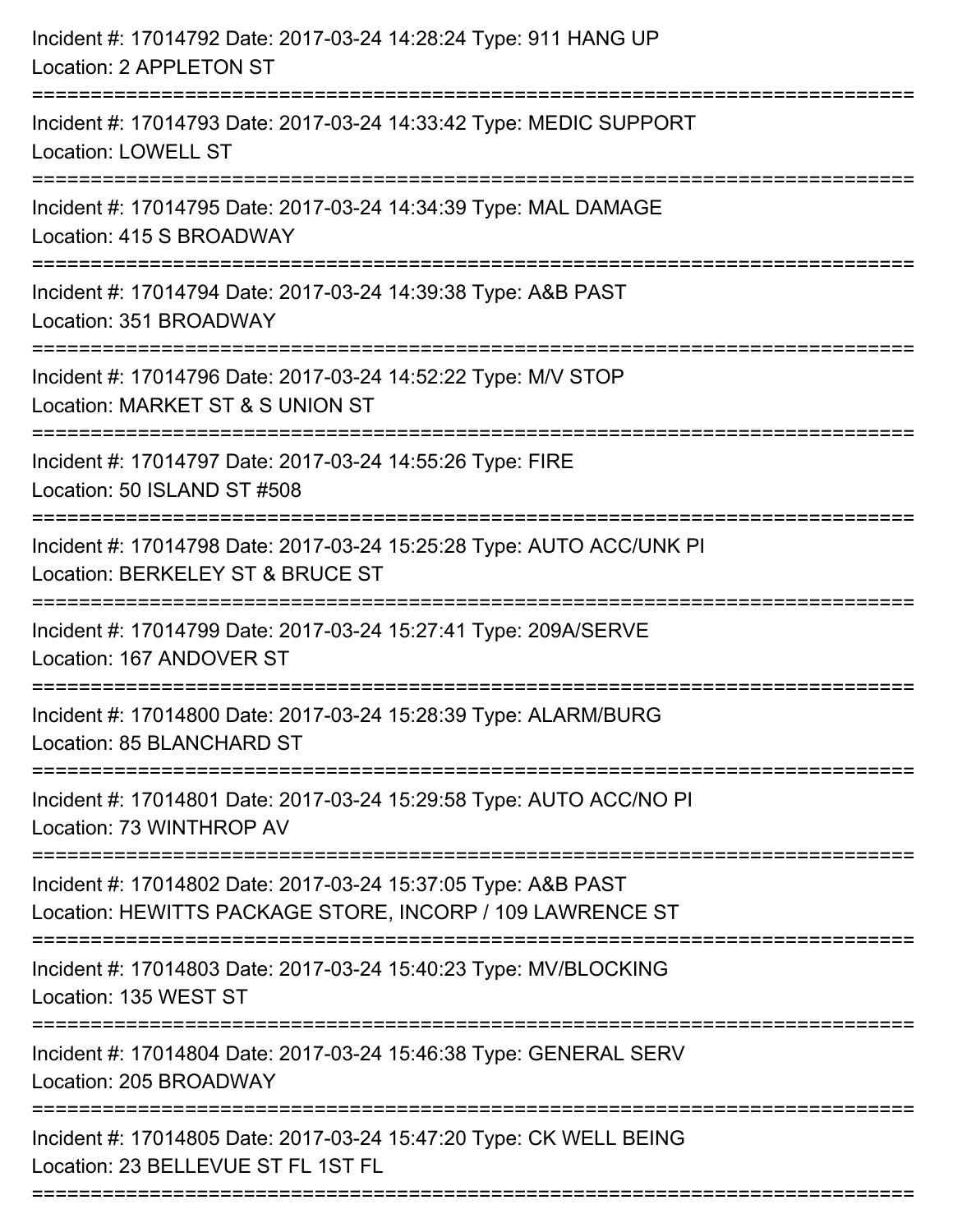Location: CENTRAL BRIDGE / 0 MERRIMACK ST =========================================================================== Incident #: 17014806 Date: 2017-03-24 16:00:31 Type: AUTO ACC/NO PI Location: AMESBURY ST & CANAL ST =========================================================================== Incident #: 17014809 Date: 2017-03-24 16:04:32 Type: HARASSMENT Location: 50 ISLAND ST #520 =========================================================================== Incident #: 17014808 Date: 2017-03-24 16:09:41 Type: MV/BLOCKING Location: 69 FLORENCE AV =========================================================================== Incident #: 17014810 Date: 2017-03-24 16:28:08 Type: INVESTIGATION Location: 311 LOWELL ST =========================================================================== Incident #: 17014811 Date: 2017-03-24 16:28:37 Type: AUTO ACC/NO PI Location: 19 EUTAW ST =========================================================================== Incident #: 17014812 Date: 2017-03-24 16:52:53 Type: CK WELL BEING Location: 166 UNION ST =========================================================================== Incident #: 17014813 Date: 2017-03-24 17:03:40 Type: M/V STOP Location: 92 FARLEY ST =========================================================================== Incident #: 17014814 Date: 2017-03-24 17:03:51 Type: SUS PERS/MV Location: 20 BELLEVUE ST =========================================================================== Incident #: 17014815 Date: 2017-03-24 17:05:26 Type: DISTURBANCE Location: 50 ISLAND ST #404 =========================================================================== Incident #: 17014816 Date: 2017-03-24 17:07:52 Type: A&B PAST Location: FAMILY DOLLAR / 63 WINTHROP AV =========================================================================== Incident #: 17014817 Date: 2017-03-24 17:10:49 Type: AUTO ACC/NO PI Location: 11 LAWRENCE ST =========================================================================== Incident #: 17014818 Date: 2017-03-24 17:12:49 Type: AUTO ACC/NO PI Location: 11 LAWRENCE ST =========================================================================== Incident #: 17014819 Date: 2017-03-24 17:24:49 Type: IDENTITY THEFT Location: 9 WINSLOW PL ===========================================================================

Incident #: 17014820 Date: 2017 03 24 17:33:36 Type: TOW/REPOSSED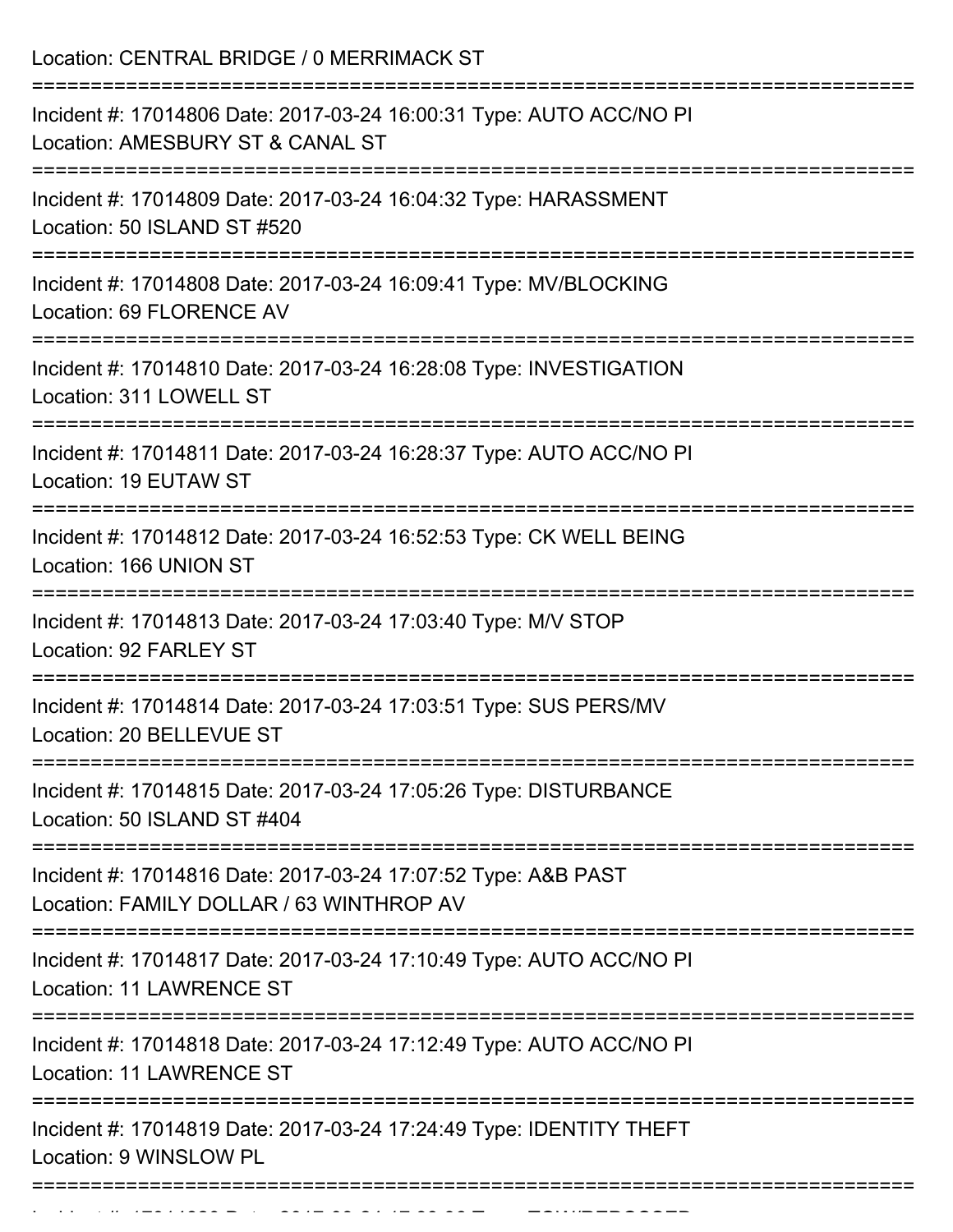Location: 280 MERRIMACK ST =========================================================================== Incident #: 17014821 Date: 2017-03-24 17:52:12 Type: DRUG VIO Location: 5 NIGHTINGALE CT =========================================================================== Incident #: 17014822 Date: 2017-03-24 18:04:57 Type: M/V STOP Location: BROADWAY & CONCORD ST =========================================================================== Incident #: 17014823 Date: 2017-03-24 18:08:11 Type: M/V STOP Location: 3 BUSWELL ST =========================================================================== Incident #: 17014824 Date: 2017-03-24 18:14:32 Type: FIGHT Location: LAWRENCE BOYS + GIRLS CLUB / 136 WATER ST =========================================================================== Incident #: 17014825 Date: 2017-03-24 18:32:06 Type: AUTO ACC/NO PI Location: ALDER ST & HAMPSHIRE ST =========================================================================== Incident #: 17014826 Date: 2017-03-24 18:34:02 Type: TOW OF M/V Location: ADVANCED AUTO PARTS / 183 BROADWAY =========================================================================== Incident #: 17014827 Date: 2017-03-24 18:37:33 Type: GUN CALL Location: FERRY ST & MANN ST =========================================================================== Incident #: 17014828 Date: 2017-03-24 18:43:25 Type: STOL/MV/PAS Location: 51 ROLLINS ST =========================================================================== Incident #: 17014829 Date: 2017-03-24 18:52:04 Type: M/V STOP Location: 92 FARLEY ST =========================================================================== Incident #: 17014830 Date: 2017-03-24 18:55:43 Type: MAL DAMAGE Location: 27 FARL FY ST =========================================================================== Incident #: 17014831 Date: 2017-03-24 19:03:22 Type: SHOTS FIRED Location: GUILMETTE SCHOOL / 80 BODWELL ST =========================================================================== Incident #: 17014832 Date: 2017-03-24 19:10:49 Type: DISTURBANCE Location: 69 LEXINGTON ST FL 1 =========================================================================== Incident #: 17014833 Date: 2017-03-24 19:11:43 Type: HIT & RUN M/V Location: 155 LAWRENCE ST ======================================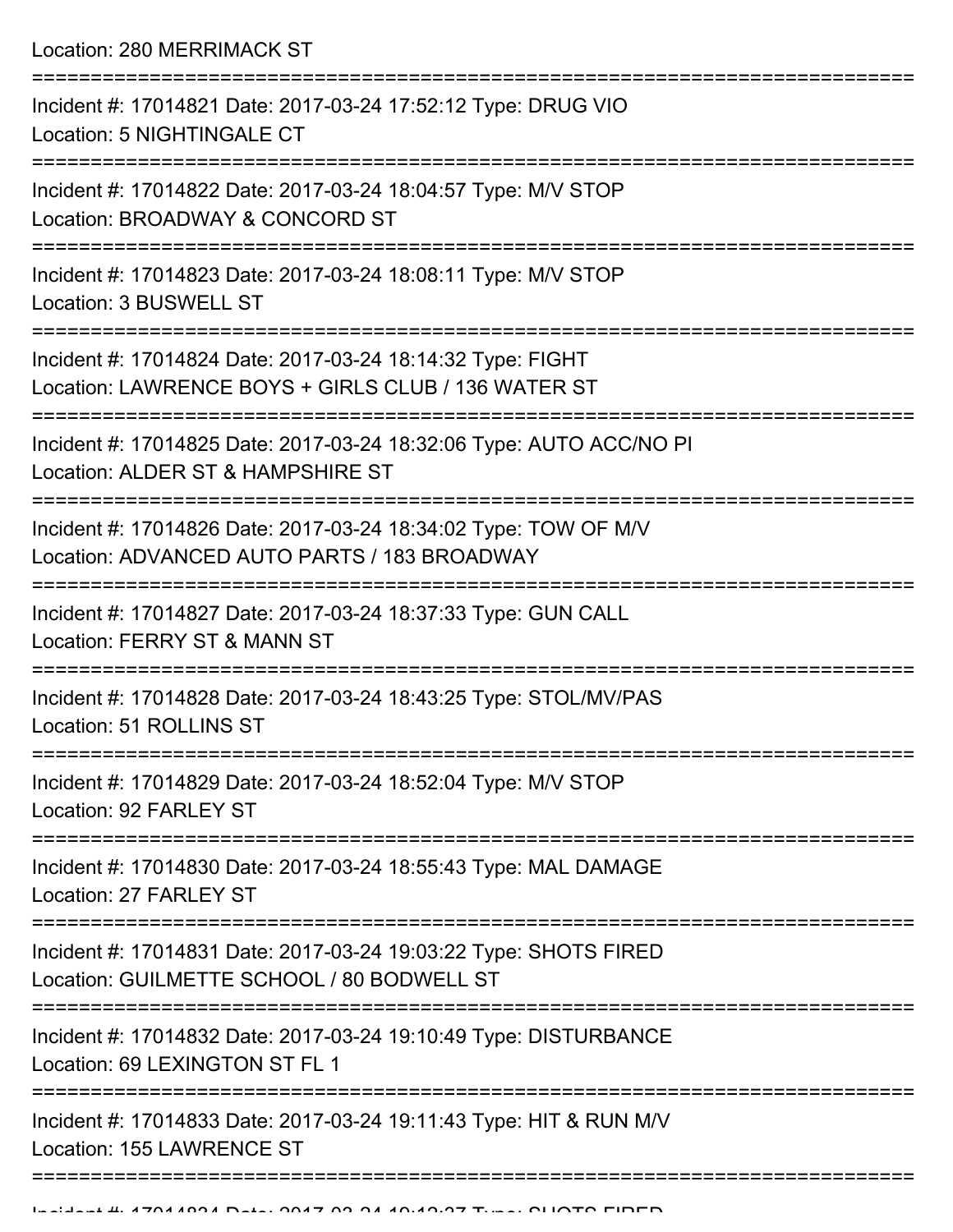| Location: GUILMETTE SCHOOL / 80 BODWELL ST                                                                                              |
|-----------------------------------------------------------------------------------------------------------------------------------------|
| Incident #: 17014835 Date: 2017-03-24 19:12:45 Type: GUN CALL<br>Location: 23 BEACON ST                                                 |
| Incident #: 17014836 Date: 2017-03-24 19:14:33 Type: CK WELL BEING<br>Location: 319 LOWELL ST #1                                        |
| Incident #: 17014837 Date: 2017-03-24 19:25:38 Type: M/V STOP<br>Location: OSGOOD ST & SALEM ST<br>==================================== |
| Incident #: 17014838 Date: 2017-03-24 19:48:01 Type: GENERAL SERV<br>Location: 176 SANBORN ST                                           |
| Incident #: 17014839 Date: 2017-03-24 19:52:55 Type: M/V STOP<br>Location: LORING ST & SHAWSHEEN RD                                     |
| Incident #: 17014840 Date: 2017-03-24 19:57:33 Type: UNWANTEDGUEST<br>Location: 2 MUSEUM SQ #105                                        |
| Incident #: 17014841 Date: 2017-03-24 20:07:25 Type: DISTURBANCE<br>Location: MCDONALDS / 50 BROADWAY                                   |
| Incident #: 17014842 Date: 2017-03-24 20:12:41 Type: MEDIC SUPPORT<br>Location: 5 BOURQUE ST #1                                         |
| Incident #: 17014843 Date: 2017-03-24 20:13:52 Type: DOMESTIC/PAST<br>Location: 50 ISLAND ST                                            |
| Incident #: 17014844 Date: 2017-03-24 20:31:39 Type: SUICIDE ATTEMPT<br>Location: 77 S UNION ST #112                                    |
| Incident #: 17014845 Date: 2017-03-24 20:48:34 Type: NOISE ORD<br>Location: 4 WINTER ST                                                 |
| Incident #: 17014846 Date: 2017-03-24 20:57:20 Type: NOISE ORD<br>Location: 38 EXETER ST FL 2                                           |
| Incident #: 17014847 Date: 2017-03-24 21:02:33 Type: TOW OF M/V<br>Location: 2 MUSEUM SQ                                                |
| Locident #: 17011010 Dete: 2017 02.21.21:04:14 Tupe: MALCTOD                                                                            |

Incident #: 17014848 Date: 2017-03-24 21:04:14 Type: M/V STOP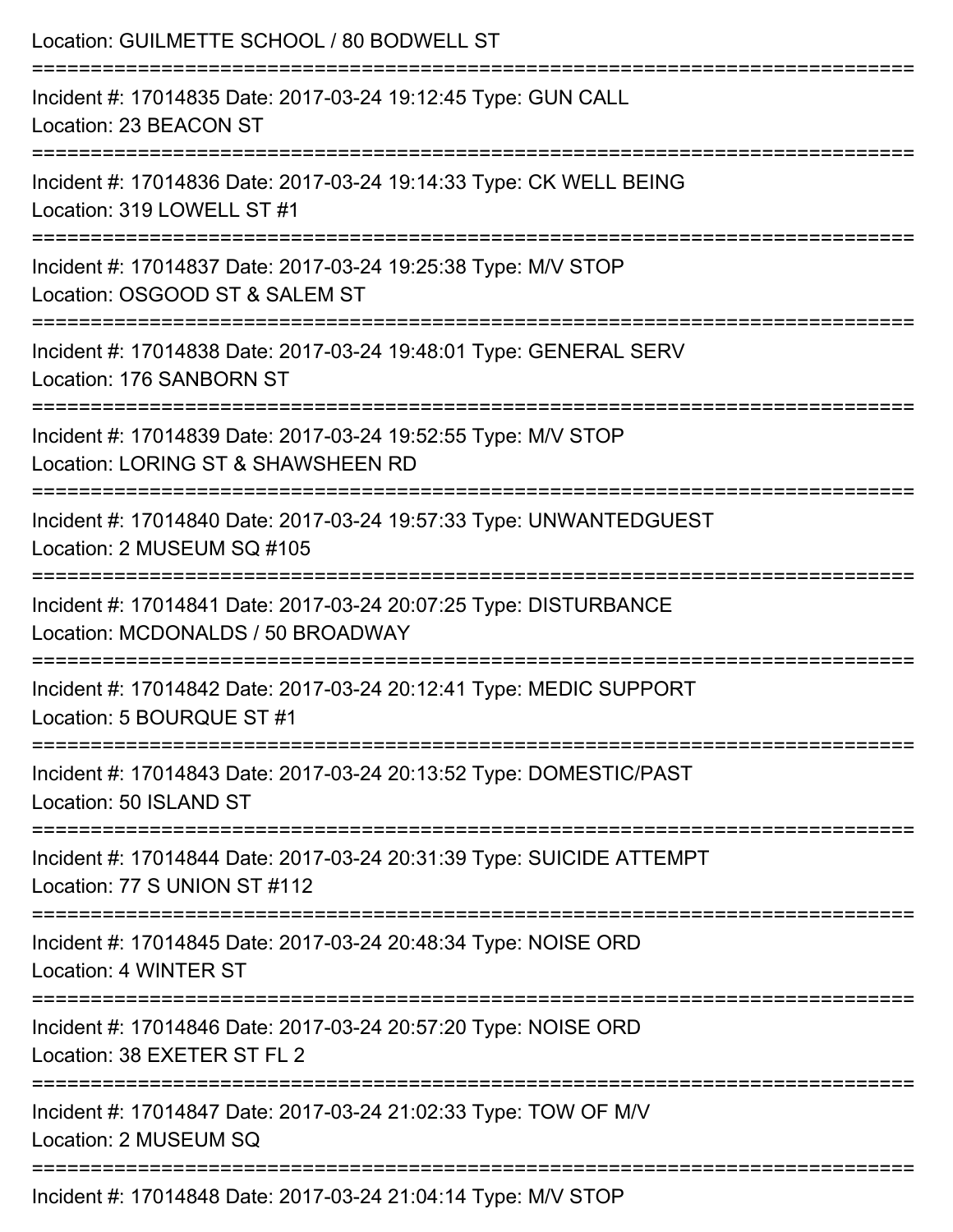| Incident #: 17014849 Date: 2017-03-24 21:17:26 Type: MAL DAMAGE<br>Location: 3 HANCOCK ST FL 1                               |
|------------------------------------------------------------------------------------------------------------------------------|
| Incident #: 17014850 Date: 2017-03-24 21:21:31 Type: CK WELL BEING<br>Location: 362 ESSEX ST #204                            |
| Incident #: 17014851 Date: 2017-03-24 21:35:27 Type: NOISE ORD<br>Location: 40 CHESTNUT ST #1                                |
| Incident #: 17014852 Date: 2017-03-24 21:51:09 Type: M/V STOP<br>Location: 255 ESSEX ST                                      |
| Incident #: 17014853 Date: 2017-03-24 21:52:01 Type: M/V STOP<br>Location: 255 ESSEX ST                                      |
| Incident #: 17014854 Date: 2017-03-24 21:53:31 Type: M/V STOP<br>Location: ESSEX ST & HAMPSHIRE ST                           |
| Incident #: 17014855 Date: 2017-03-24 21:55:20 Type: M/V STOP<br>Location: FARNHAM ST & S UNION ST                           |
| Incident #: 17014856 Date: 2017-03-24 22:00:05 Type: MEDIC SUPPORT<br>Location: HAVERHILL ST & LAWRENCE ST                   |
| Incident #: 17014857 Date: 2017-03-24 22:04:56 Type: NOISE ORD<br>Location: 20 CAMBRIDGE ST FL 1                             |
| Incident #: 17014858 Date: 2017-03-24 22:13:02 Type: SUS PERS/MV<br>Location: MARY INM NURSING/RESTORATIVE / 172 LAWRENCE ST |
| Incident #: 17014859 Date: 2017-03-24 22:30:33 Type: HIT & RUN M/V<br>Location: 258 S UNION ST                               |
| Incident #: 17014860 Date: 2017-03-24 22:58:11 Type: NOTIFICATION<br>Location: 26 BROMFIELD ST                               |
| Incident #: 17014861 Date: 2017-03-24 22:59:22 Type: HOME INVASION<br>Location: 170 SPRUCE ST #A                             |
| Incident #: 17014862 Date: 2017-03-24 23:25:41 Type: CK WELL BEING                                                           |